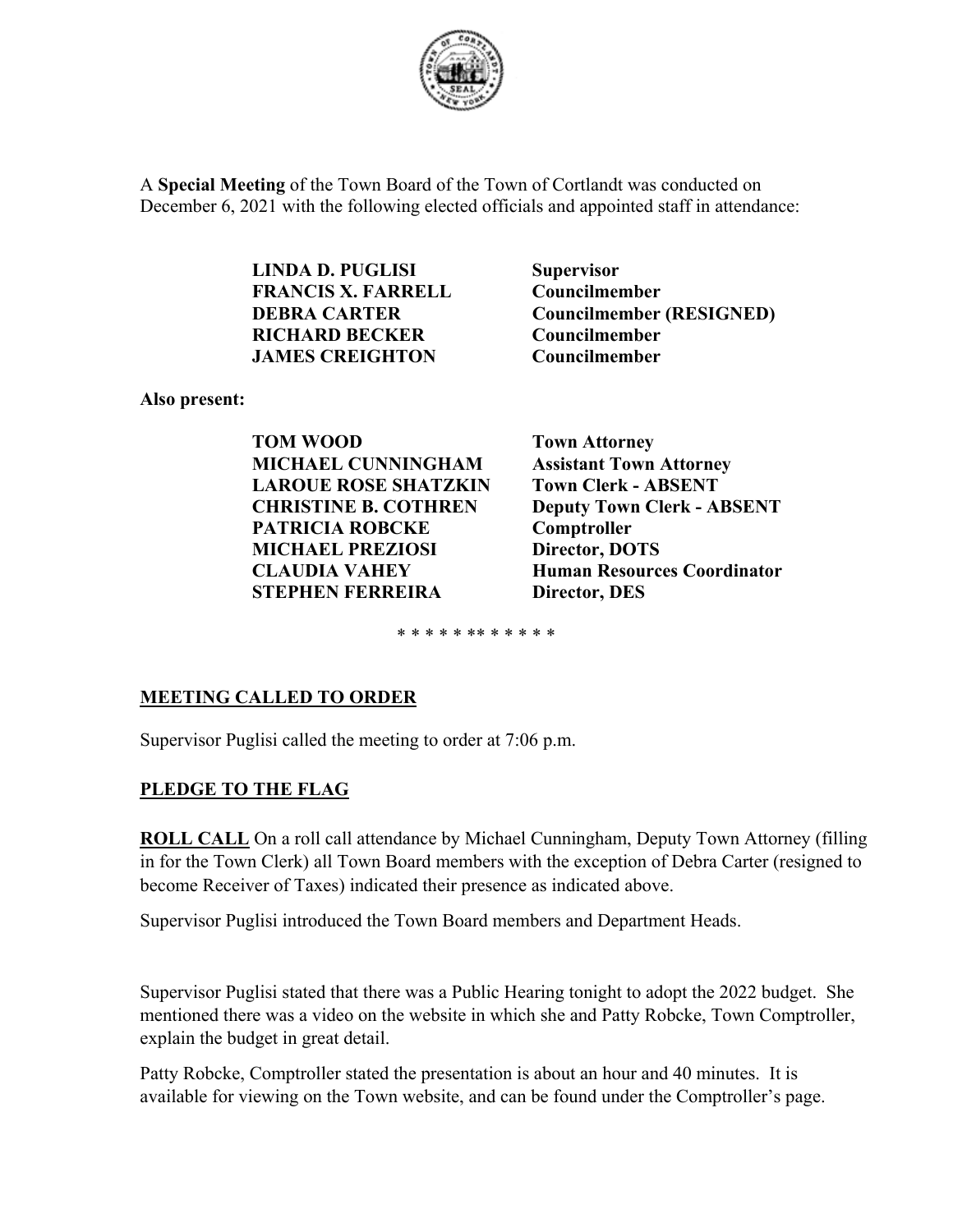Supervisor Puglisi stated tonight they are going to present the abbreviated version. She stated that she and the Comptroller have worked very diligently and put many hours into planning the budget.

# **PUBLIC HEARING**

- 1. Public Hearing to consider the adoption of the 2022 Budget.
	- a. Close Public Hearing
	- b. Adopt 2022 Town Budget
	- c. Authorize the Library Budget

The Public Hearing was called to order at 7:10 p.m.

Patty Robcke, Town Comptroller gave an overview of the financial information. She stated the following:

- o 2022 Budget just over \$45 million.
- o Property taxes are \$21, 786,000, which provide 50% of Town revenue
- o 0% tax increase for the third year in a row.
- o Town tax is 11% of overall property tax
- o School tax is 71% of tax bill
- o Special Districts Fire, Ambulance, Drainage, Sewer, and Water Districts.
- $\circ$  Westchester County tax 13%
- o Since 2013 \$16 million spent on road paving and resurfacing.
- o Town debt is very low. \$5.7 million, which is less that 1% of the NYS Constitutional debt margin that the Town is allowed to borrow. Town would be eligible to borrow \$435 million.

Supervisor Puglisi stated that she is extremely proud of leaving a low debt, and fund balance as she is retiring at the end of the year.

Patty Robcke, Comptroller continued.

- o Moody's AA1 bond rating since 2019.
- o Fund balance has been very stable for the last 10 years. Surplus balances are over \$14 million.
- o General fund is \$3.7 million.
- o Tax stabilization fund of \$500,000 which is to offset revenues due to Indian Pt. closure 2020/2021.
- o Total fund balance \$10.8 million end of 2020. Projected to be over \$21 million when the Town goes out to bond on some of our projects.

Supervisor Puglisi added that in 1992 when she started they had \$5 million in fund balance, and it has quadrupled since that time.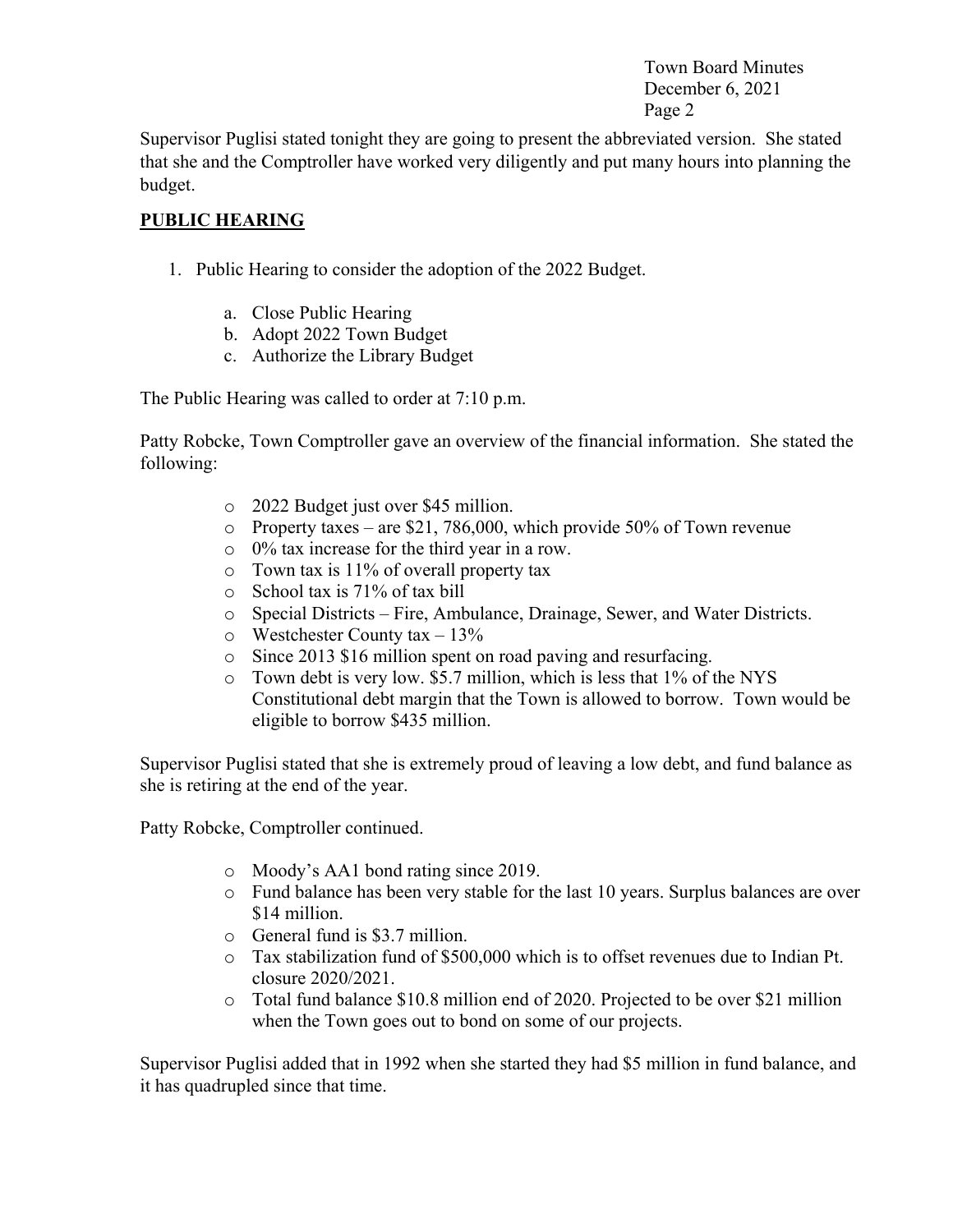#### **PUBLIC HEARING CONT'D.**

Patty Robcke, Comptroller continued.

Property tax is 50% of revenue. Sales tax, mortgage tax, and grant funding are other sources. Thank you to our staff who have applied for these grants. Town of Cortlandt awarded \$3.2 million EDA grant with the help of Congresswoman Nita Loey. Currently \$2.7 million other grants awarded to other projects.

She stated that overall, she and the Supervisor are very proud of the financial status of the Town. The Town operates within a 2% margin of the parameters of the budget. They pay close attention to the economy. In 2020 during COVID 19 shut down there was a sharp decrease in sales tax. Thankfully since the recovery the Town has received double digit numbers of sales and mortgage tax.

Supervisor Puglisi stated that all the department heads word hard to keep within the budget. She mentioned Steve Ferreira, Dir. DES provides a list of all vehicles that are used for the entire department. She further reiterated that she is proud of the balanced budget that has been since her tenue as Supervisor.

There were no comments for the audience.

Councilman Becker made a motion to close the public hearing, adopt the 2022 Town budget, and authorized the Library budget, seconded by Councilman Creighton with all voting **AYE.** 

The public hearing was closed at 7:24 p.m.

- 2. Public Hearing to consider the Benefit Unit Assessment Roll of the Town of Cortlandt.
	- a. Close Public Hearing
	- b. Receive Draft Benefit Unit Assessment Roll.
	- c. Approve Cortlandt Boulevard Unit Benefit Rolls
	- d. Approve Dickerson Pond Benefit Unit Assessment Roll

The Public Hearing was called to order at 7:24 p.m.

Thomas Wood, Town Attorney explained that this is a Public Hearing that refers to only 3 sewer districts in the Town; Dickerson Pond Sewer Dist., and Rte.6/Cortlandt Blvd. East and West. Rather than assessing sewer districts by assessed value, the State has changed the process that encourages Towns to use what is known as a Benefit Assessment. So that would mean each property is given a benefit assessment number, which equates to the amount of their sewage flow. It's a fair way to distribute the cost. The purpose to this Public Hearing is in case any of the property owners in those districts have a concern that perhaps they were assigned too many units. They can come in and present their issues. Unfortunately, due to a publication notice that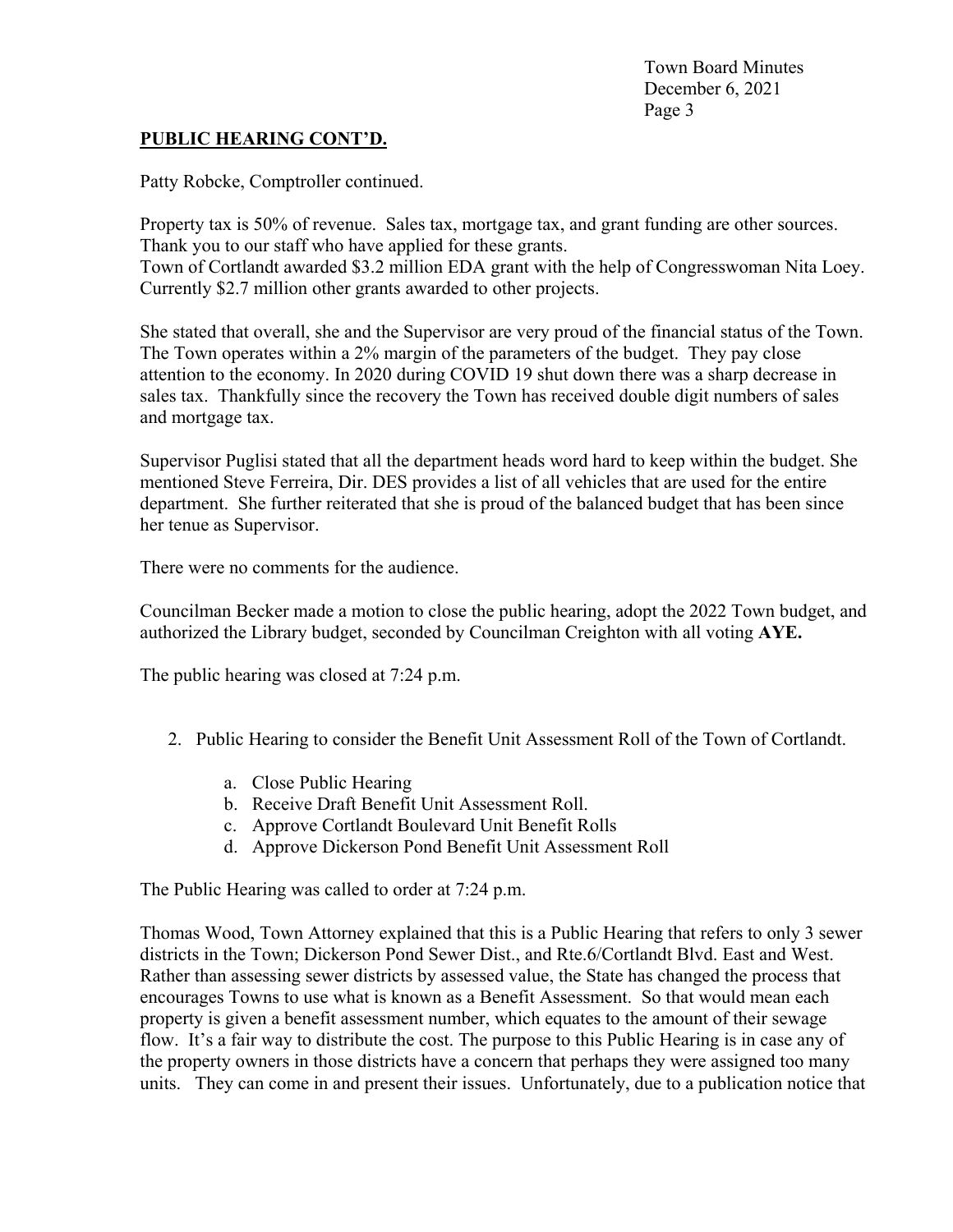had been published 1 day too late, the Town Clerk will re-advertise so residents will have a chance to speak at the next Town Board meeting if they want to voice any concerns.

Councilman Farrell asked Tom Wood if a resident feels they are being unfairly charged will they be given opportunities aside from the Public Hearing to grieve their concerns.

Thomas Wood, Town Attorney answered that the process of grieving is done annually at the end of each year, which is similar to the tax assessment grievance process.

Councilman Becker made a motion to adjourn the Public Hearing to the 12/14/2021 Town Board meeting seconded by Councilman Creighton, with all voting **AYE.** 

### **RESOLUTIONS**

- 1. Adopt Negative Declaration regarding Cannabis Use Law Article 4.
- 2. Cannabis Law Article 4:
	- a. Consider local law opting out of allowing cannabis retail dispensaries and on-site cannabis consumption establishments.
	- b. Consider local law opting out of on-site cannabis consumption establishments and limiting cannabis retail dispensaries to parts of Route 6

The Public Hearing for the above was conducted at the November 15, 2021 Town Board meeting, and was left open to written public comments until November 30, 2021 at 4:00 p.m.

Supervisor Puglisi stated that there were many emails received by the public making their positions know to the Town Board, and those comments will be on file with the Town Clerk. She further stated that during a Special Meeting there is usually not public comment on the agenda, however, they would allow a Hearing of Citizens that will be part of the official record.

### **HEARING OF CITIZENS**

Warren Smith, 203 9<sup>th</sup> St., Verplanck appeared before the board. His opinion is that the Town opt out. He stated that he has made his opinion known both verbally and in writing. He stated that he does not think we have enough information to decide at this time. The Town Board has only met twice on this issue, and feels as though the issue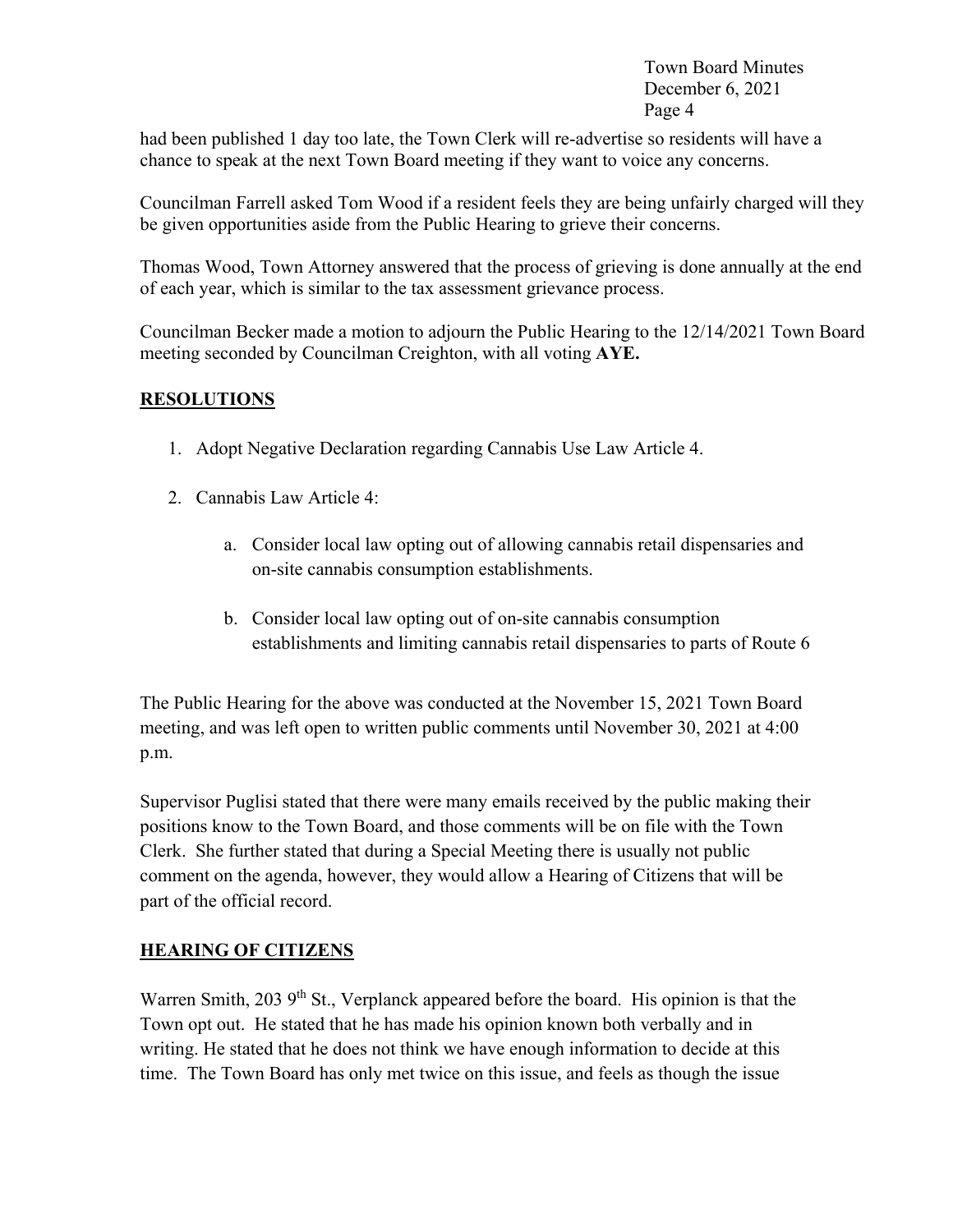should be researched more before making a decision. He also mentioned how cannabis edibles are a big problem.

Mr. Dean McBeth, 3 Ellen Ct., Cortlandt Manor appeared before the board. His opinion is that the Town opt in. He stated that the Town should not ignore the fact that it is here, and the Town should be proactive and learn along the way how to best deal with it.

Mr. Dominick Saladino, 239  $10<sup>th</sup>$  St., Verplanck appeared before the board. His opinion if that the Town opt in. He stated that he agrees that the Town will fair better if we stay ahead of it, as it is here and legal to smoke in public. He also stated that cannabis edibles can be taken anytime, anywhere by a person.

Mr. Chris Vargo, 26 Hardy St., Verplanck, appeared before the board. His opinion is that the Town opt in. He stated that he was impressed at how Dr. Becker spoke up at the last meeting, and gave his opinion on marijuana not being a "gateway drug.' He stated how cannabis is legal in Massachusetts, and he smells more being smoked right where he lives that he smelled in three days visiting there. He does not know how it is regulated there, but is something to look into. He asked that if the Zoning were changed, and allowed dispensaries in other areas of the Town such as Verplanck, would there be public notice?

Mr. Thomas Wood, Town Attorney affirmed that there would be advertisement for public hearings, and the residents would definitely be able to come speak their thoughts.

Mr. Vargo also had concerns about cannabis edibles.

Councilman Becker commented that they received a lot of comments and responses, and it was pretty balanced in opinion, slightly favored to opt in. He stated that while he was campaigning he heard from several residents that were open to dispensaries, but not in residential areas. He feels that if we opt in the Town can regulate this better. He stated

that it will never be in residential areas, and if they stay ahead of it, they will be able to restrict the dispensaries to commercial locations that they choose. The board will be able

to make sure they will be located 1000 feet away from schools, places of worship, and from one another. He would rather come out ahead of this, and he would rather see people buy the cannabis legally, rather than from someone on the street, where you may not know what you are getting. He also stated that this would also only be available for sale to people over the age of 21, making it more difficult for youth to purchase than it is on the street. He further stated that he would vote to not allow lounges. He stated the tax revenue from this will most likely not be a vast amount of money, and will not influence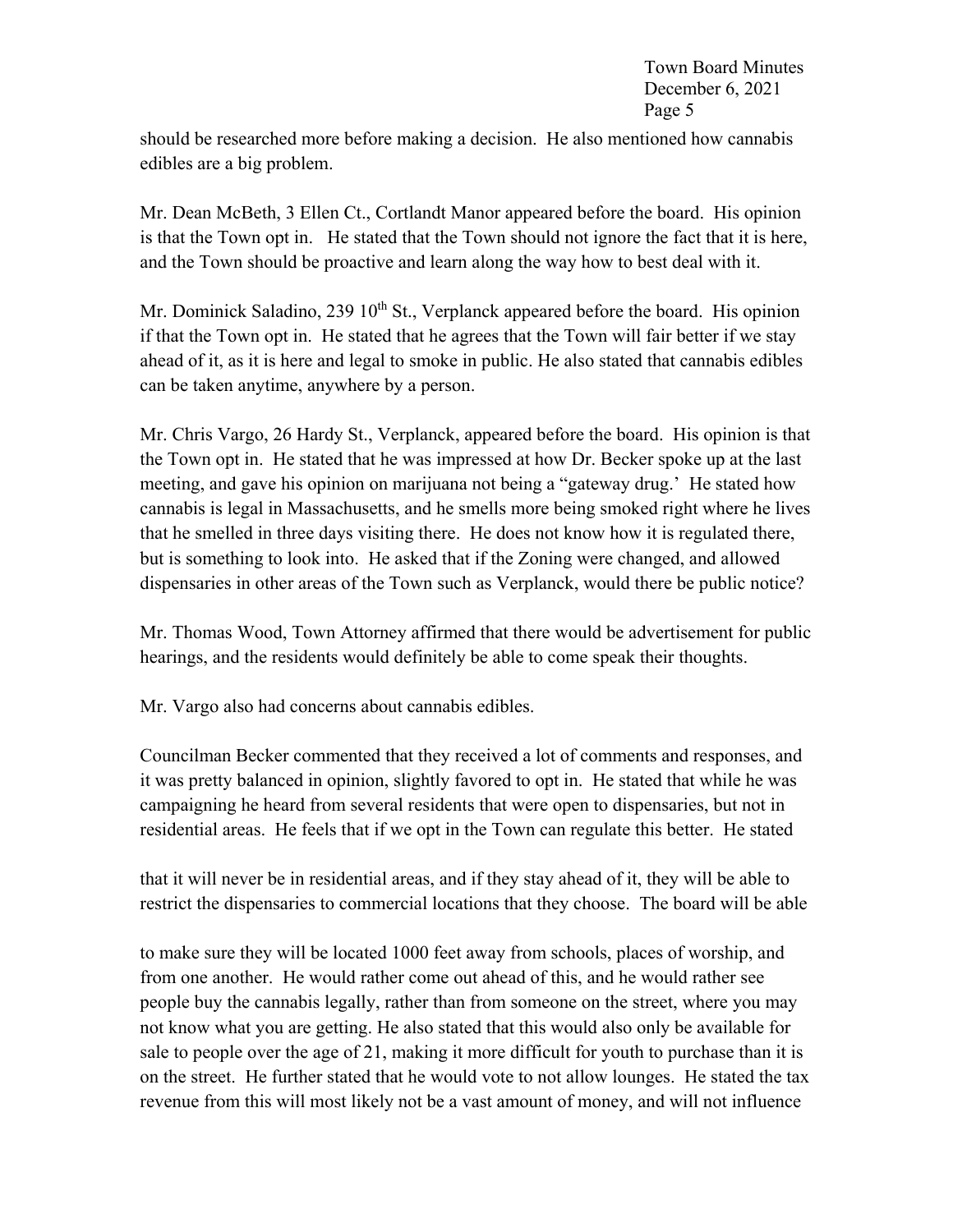his decision, as the welfare of the community is most important. He feels as though their best option is to allow the dispensaries, but have the ability to restrict them.

Supervisor Puglisi stated that she respects everyone's opinion. She will be voting to opt out as the public comments are half, and half, and they need more data and direction from the State. The public needs to understand the NY State passes along their legislation on a myriad of issues down to the local government to allow input and comments from the public. We will continue to pass information to the residents and will hold public hearings when necessary so that the residents can make their opinions known.

Mr. Thomas Wood, Town Attorney stated that Debra Carter has resigned as a Town Board member to transition into her newly elected position of Receiver of Taxes. The Town Board is therefore constituted of 4 existing members. Under the law in order for any action to be taken by the Town Board you need 3 affirmative votes. So under item #2 there will be 2 parts to it, with 2 separate votes by the Board. Item 2A would be to opt out completely. Under NYS law if they take no action on Item 2A, both dispensaries and lounges will then be allowed anywhere in Town where retail businesses are allowed. This action would need 3 affirmative votes. Option 2B is to opt out of smoking lounges but allow on-site Dispensaries, and to limit these sites by amending the Zoning Ordinance to only allow dispensaries on Rte. 6 from the Peekskill line to Westbrook Dr. and no further than that.

Councilman Farrell urges to opt out at this time. NY State has not provided clarity or direction on this issue. He stated he does not agree with getting ahead of it, as they don't even know what it is right now. This is a major change in society that requires more guidance, and he will be voting to opt out at this time.

Council Creighton agreed with Councilman Becker on opting in, and stated essentially the Town will have triple protection of controlling where a dispensary is located. He stated that he compares it to a Liquor License, and the huge list of prohibited regulations

that they will be able to impose on a dispensary owner. He feels this is the safest way to proceed, and give the Town Board more control of the situation.

Mr. Bernie Vaughey, Broadway, Verplanck appeared before the Board and stated his confusion of how the resolution 2A and 2B were worded.

Mr. Thomas Wood, Town Attorney explained again what each part meant.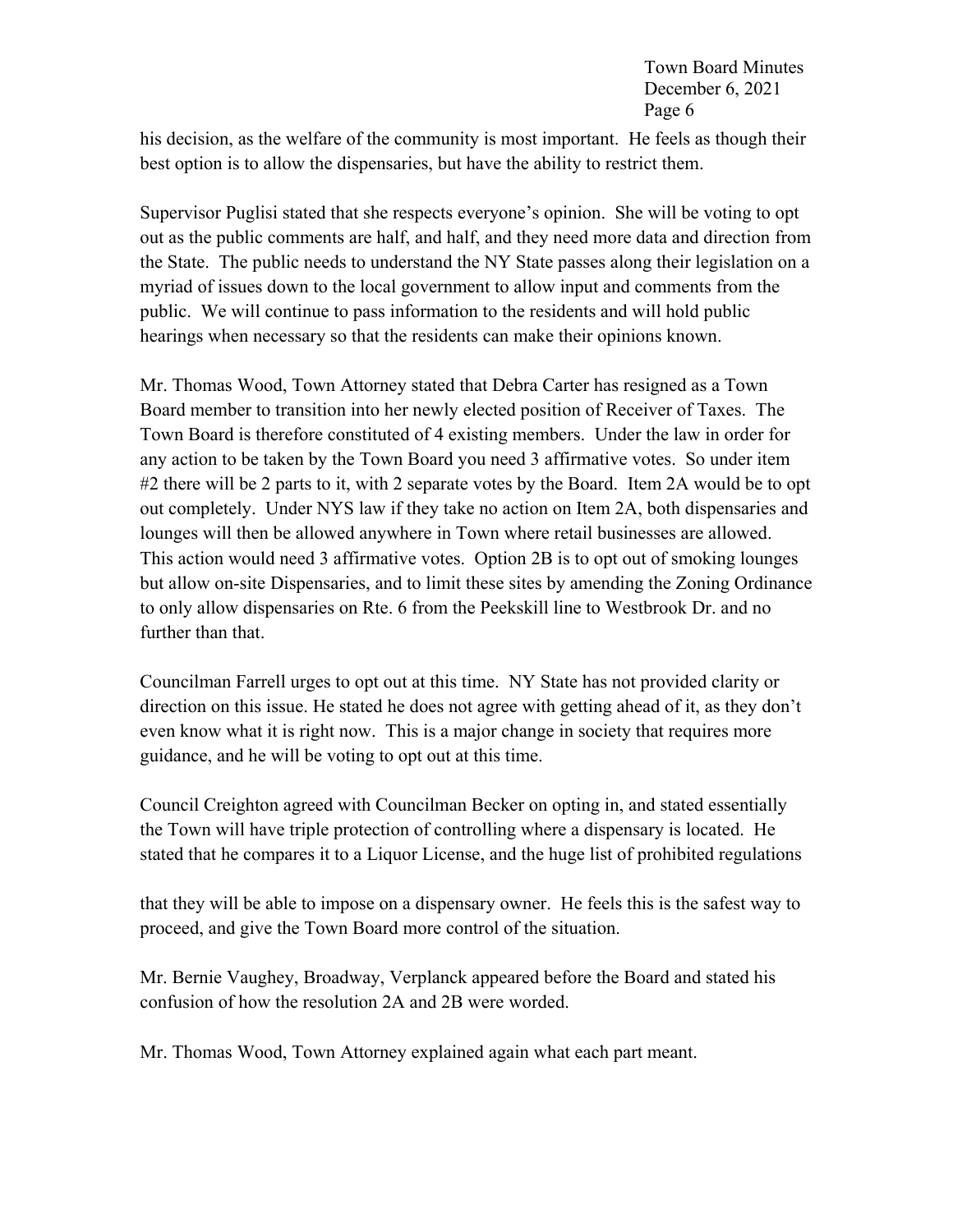Mr. Bernie Vaughey stated that he wanted to mention the cannabis sales will be a lot of cash business. He has concerns with the Mr. Frosty ice cream truck selling marijuana. He feels as though illegal marijuana will still be cheaper, and sold more than legal marijuana.

Mr. Thomas Wood, Town Attorney clarified that anything operating out of a motor vehicle would not be under Town Board jurisdiction. It would be a police matter.

Councilman Becker made a motion on item 2A, to Consider a Local Law Opting out of both Cannabis Retail Dispensaries and on-site Cannabis Lounges, seconded by Councilman Creighton.

The Board was polled as follows:

 Supervisor Puglisi – YES Councilman Creighton – NO Councilman Farrell – YES Councilman Becker - NO

The motion failed by a 2-2 vote, and a Local Law regarding the above will not be implemented.

Councilman Becker made a motion on item 2B, to adopt Local Law #7-2021 (A Local Law to opt out of allowing on-site cannabis consumption establishments as authorized under Cannabis Law Article 4) and Local Law #8-2021, (Limiting Cannabis Dispensaries to parts of Route 6), seconded by Councilman Creighton.

The Board was polled as follows:

 Supervisor Puglisi – YES Councilman Creighton – YES Councilman Farrell – NO Councilman Becker – YES.

The motion passed 3-1 vote, and Local Laws #7-2021 and #8-2021 will be adopted by the Town Board.

Councilman Creighton made a motion to adopt Resolution # 313-21 Negative Declaration RE: Opting Out of allowing on-site cannabis consumption establishments as authorized under